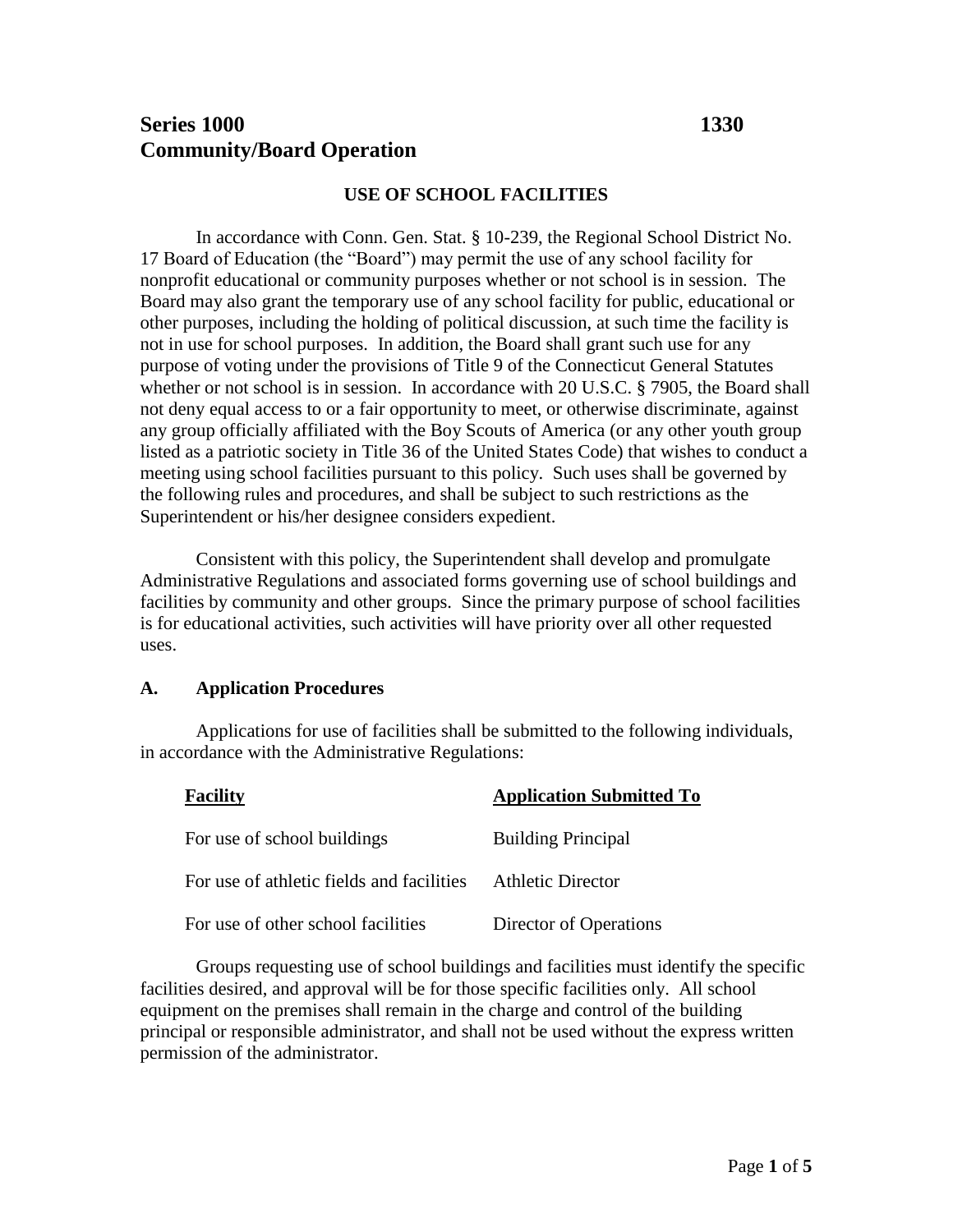Principals and other responsible administrators shall submit copies of each building use form with a notation of whether such uses have been approved. Approval of school facilities by the principal or other responsible party may be revoked at any time by the Superintendent or his/her designee.

# **B. Eligible Organizations and Priority of Use**

Administrators responsible for approving/disapproving requests for use of school district facilities will use the following guidelines regarding priority of usage of such facilities:

## Order of priority:

- 1. School-sponsored programs and activities.
- 2. Activities of school-related organizations (*e.g.,* PTO, Booster Clubs, After Graduation Committees and similar organizations).
- 3. Town department or agency activities.
- 4. Activities of non-profit organizations operating within the Town, other than school-related organizations covered by category #2 above.
- 5. Activities of for-profit organizations operating within the Town.
- 6. Out-of-town organizations.

## **C. Restrictions on Use of School Facilities**

The following restrictions shall apply to the use of school facilities:

- 1. Illegal activities will not be tolerated.
- 2. Use or possession of tobacco, vapor products, alcoholic beverages or unauthorized controlled substances shall not be permitted on school property.
- 3. Refreshments may not be prepared, served or consumed without the prior approval of the responsible administrator. Notwithstanding, only those beverages permitted by state law may be sold during the school day. The responsible administrator may permit other beverages to be sold at the location of events occurring after the end of the regular school day or on the weekend as long as they are not sold from a vending machine or at a school store. Upon approval by the administrator, refreshments may be prepared, served and consumed only in areas designated by the responsible administrator.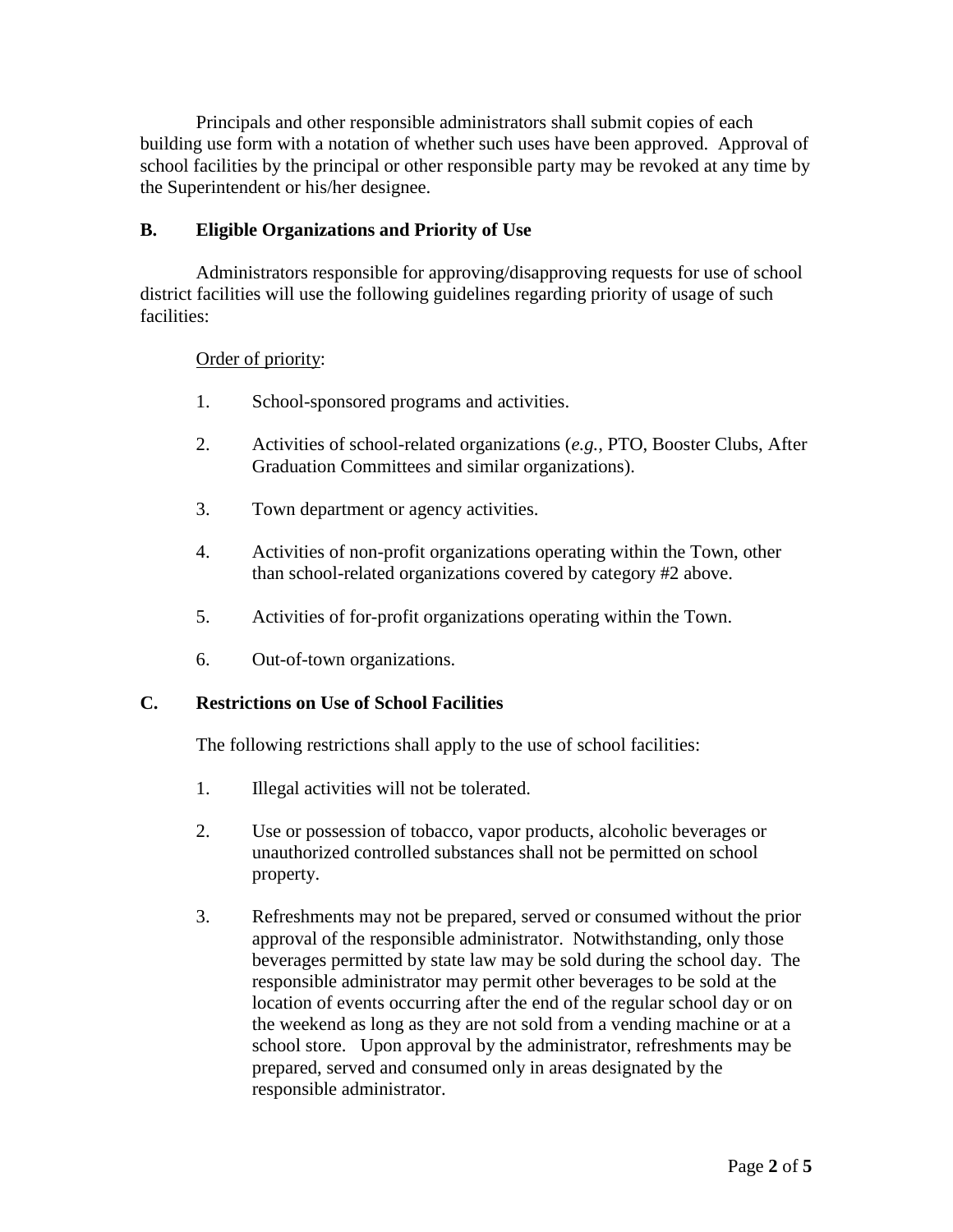- 4. Obscene advertising, decorations or materials shall not be permitted on school property.
- 5. Advertising, decorations or other materials that promote the use of illegal drugs, tobacco products, vapor products, or alcoholic beverages shall not be permitted.
- 6. Activities that are disruptive of the school environment are not permitted.

Any violation of this Policy or any applicable Administrative Regulations may result in permanent revocation of the privilege to use school facilities against the organization and/or individuals involved.

#### **D. Fees and Other Costs**

Users of school facilities shall be responsible for the fees and costs set out in a fee schedule established by the Superintendent with the approval of the Board of Education. The following guidelines shall be incorporated into such fee schedule:

|    | Category                                                                                                                                         | Fee                                |
|----|--------------------------------------------------------------------------------------------------------------------------------------------------|------------------------------------|
| 1. | School-sponsored programs and activities.                                                                                                        | No rental fee or associated costs. |
| 2. | Activities of school-related organizations<br>(e.g., PTO, Booster Clubs, After Graduation<br>Committees and similar organizations).              | No rental fee or associated costs. |
| 3. | Town department or agency activities.                                                                                                            | Associated costs.                  |
| 4. | Activities of non-profit organizations<br>operating within the Town, other than<br>school-related organizations covered by<br>category #2 above. | Associated costs.                  |
| 5. | Activities of for-profit organizations<br>operating within the Town.                                                                             | Rental fee and associated costs.   |
| 6. | Out-of-town organizations.                                                                                                                       | Rental fee and associated costs.   |

"Associated costs" shall include, but shall not be limited to, fees for the services of any custodial personnel, food service personnel, security personnel or other personnel deemed by the responsible administrator to be necessary in connection with the use of a school district facility. Such costs shall be at the rates set forth in the fee schedule. Rental fees and/or associated costs otherwise applicable may be waived by the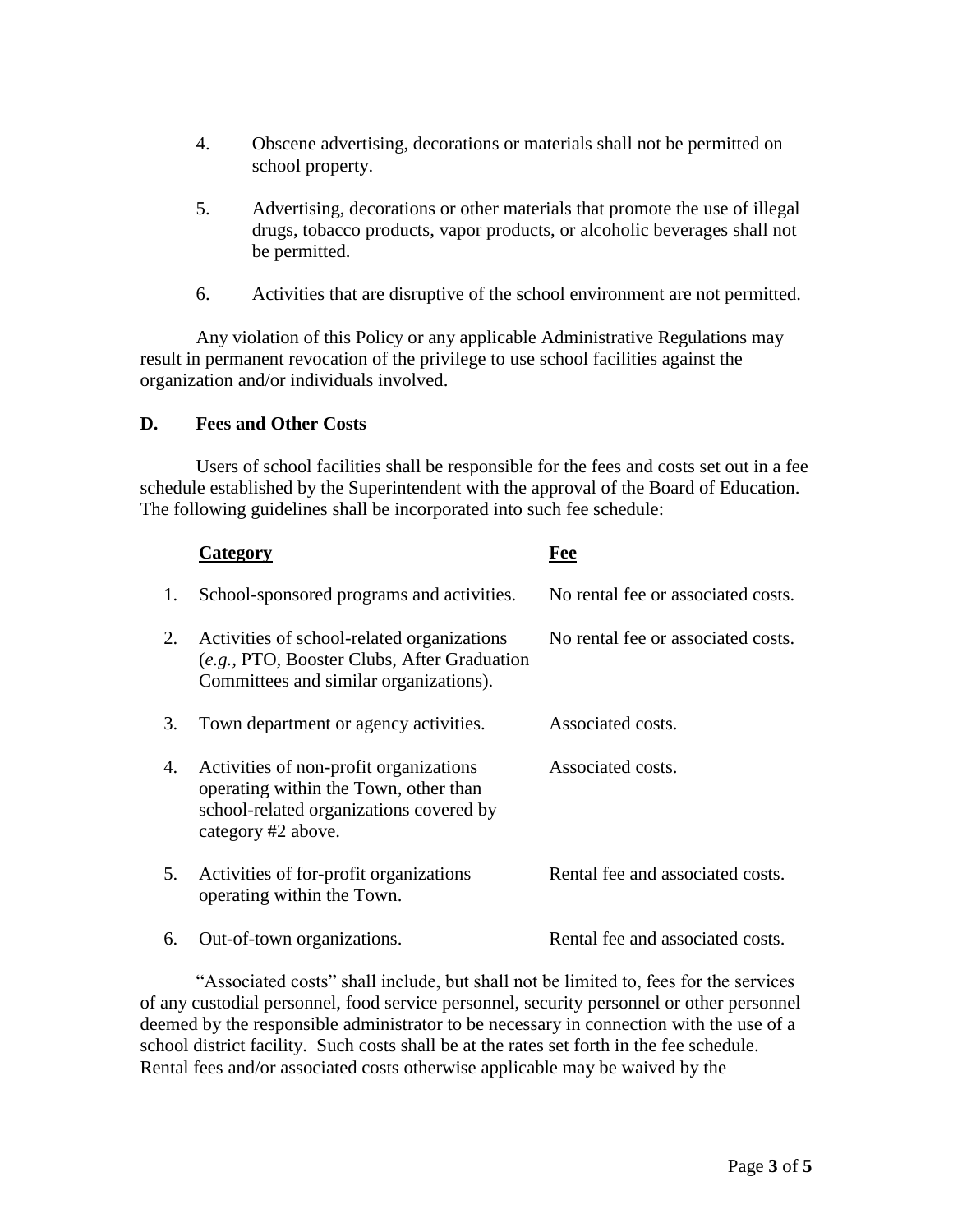Superintendent or his/her designee if such waiver is deemed by the Superintendent or his/her designee to be in the best interest of the school system and/or the Town.

# **E. Responsibility for Damage to Property or Loss of Property**

In order to use school district facilities, any organization or individual requesting such use must agree to assume responsibility for any damage to and/or theft or loss of any school district property arising out of the use of the facilities.

## **F. Health and Safety Protocols**

In order to use school district facilities, any organization or individual requesting such use must agree to abide by all health and safety protocols in place by the school district at the time of use, including but not limited to protocols relating to cleaning of the facilities, signage, and health screenings of individuals requesting access to the facilities.

## **Legal References:**

Conn. Gen. Stat. § 10-239 Conn. Gen. Stat. § 10-215f Conn. Gen. Stat. § 10-221q Conn. Gen. Stat. Title 9

Boy Scouts of America Equal Access Act, 20 U.S.C. § 7905 Patriotic and National Organizations, 36 U.S.C. § 1010 et seq.

APPROVED: October 7, 1997 REVISED: December 7, 2021